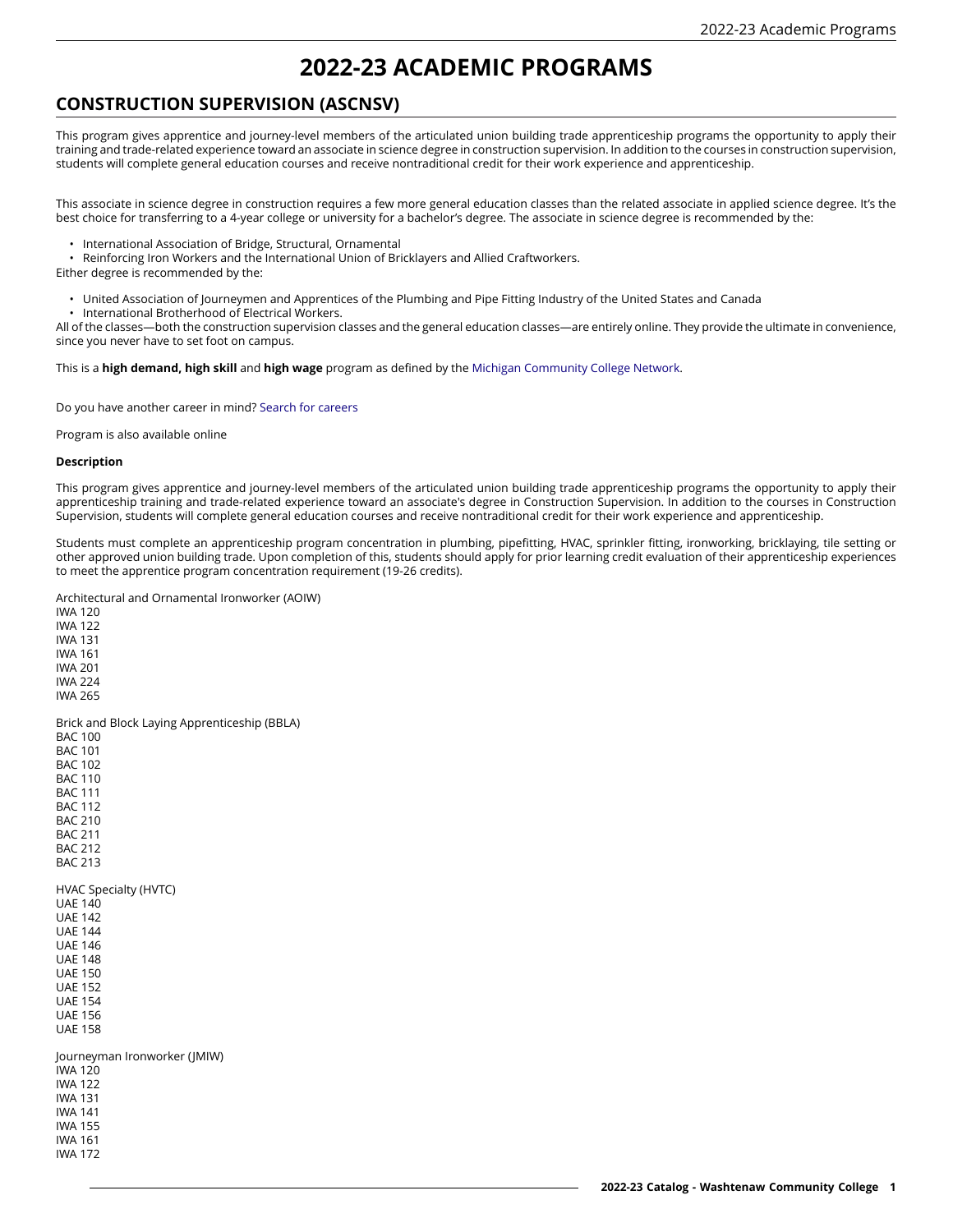IWA 201 IWA 224 IWA 272 Metal Building Erector (MTBE) IWA 120 IWA 122 IWA 131 IWA 161 IWA 172 IWA 201 IWA 224 IWA 235 Pipefitter Specialty (PIPE) UAF 102 UAF 120 UAF 122 UAF 124 UAF 126 UAF 128 UAF 130 UAF 132 UAF 134 UAF 136 Plumber Specialty (PLUM) UAP 100 UAP 102 UAP 104 UAP 106 UAP 108 UAP 110 UAP 112 UAP 114 UAP 116 UAP 118 Reinforcing Ironworker (REIW) IWA 120 IWA 122 IWA 141 IWA 201 IWA 224 IWA 241 Rigger/Machinery Mover (RGMM) IWA 120 IWA 122 IWA 151 IWA 155 IWA 191 IWA 201 IWA 224 Sprinkler Fitter Specialty (SPRF) UAR 160 UAR 162 UAR 164 UAR 166 UAR 168 UAR 170 UAR 172 UAR 174 UAR 176 UAR 178 Tile Mechanics (TILM) BAC 100 BAC 101 BAC 102 BAC 120 BAC 121 BAC 122 BAC 220 BAC 221 BAC 222 BAC 223